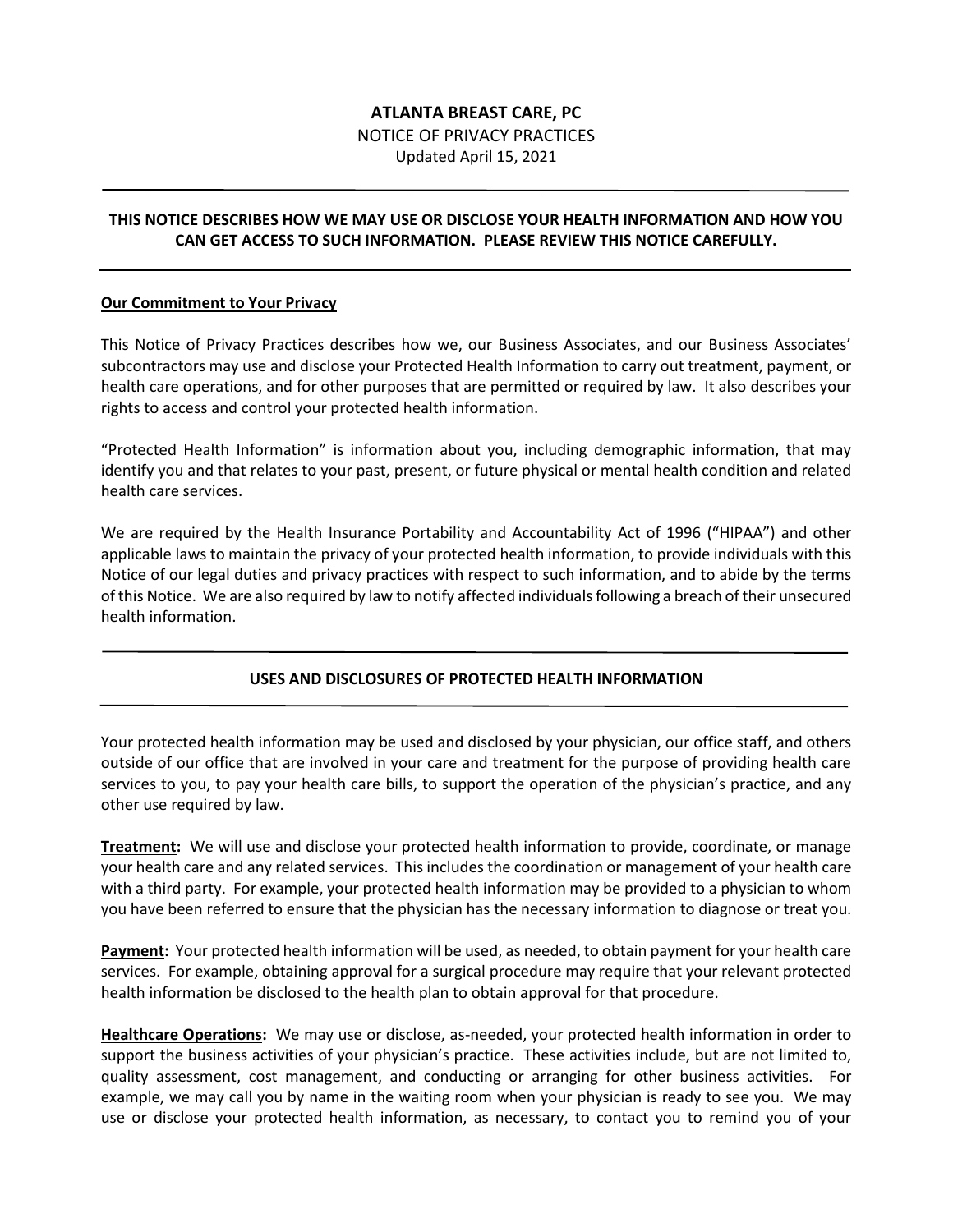NOTICE OF PRIVACY PRACTICES

Updated April 15, 2021

appointment, and inform you about treatment alternatives or other health-related benefits and services that may be of interest to you.

#### **OTHER PERMITTED USES AND DISCLOSURES THAT MAY BE MADE WITHOUT YOUR AUTHORIZATION**

We may use or disclose your protected health information in the following situations without your authorization or providing you the opportunity to agree or object. These situations include:

**Public Health:** We may disclose your protected health information for public health activities and purposes to a public health authority that is permitted by law to collect or receive the information. For example, a disclosure may be made for the purpose of preventing or controlling disease, injury, or disability.

**Communicable Diseases:** We may disclose your protected health information, if authorized by law, to a person who may have been exposed to a communicable disease or may otherwise be at risk of contracting or spreading the disease or condition.

**Health Oversight:** We may disclose protected health information to a health oversight agency for activities authorized by law, such as audits, investigations, and inspections. Oversight agencies seeking this information include government agencies that oversee the health care system, government benefit programs, other government regulatory programs and civil rights laws.

**Abuse or Neglect:** We may disclose your protected health information to a public health authority that is authorized by law to receive reports of child abuse or neglect. In addition, we may disclose your protected health information if we believe that you have been a victim of abuse, neglect or domestic violence to the governmental entity or agency authorized to receive such information. In this case, the disclosure will be made consistent with the requirements of applicable federal and state laws.

**Food and Drug Administration:** We may disclose your protected health information to a person or company required by the Food and Drug Administration for the purpose of quality, safety, or effectiveness of FDAregulated products or activities including, to report adverse events, product defects or problems, biologic product deviations, to track products; to enable product recalls; to make repairs or replacements, or to conduct post marketing surveillance, as required.

**Legal Proceedings:** We may disclose protected health information in the course of any judicial or administrative proceeding, in response to an order of a court or administrative tribunal (to the extent such disclosure is expressly authorized), or in certain conditions in response to a subpoena, discovery request or other lawful process.

**Law Enforcement:** We may also disclose protected health information, so long as applicable legal requirements are met, for law enforcement purposes. These law enforcement purposes include (1) legal processes and otherwise required by law, (2) limited information requests for identification and location purposes, (3) pertaining to victims of a crime, (4) suspicion that death has occurred as a result of criminal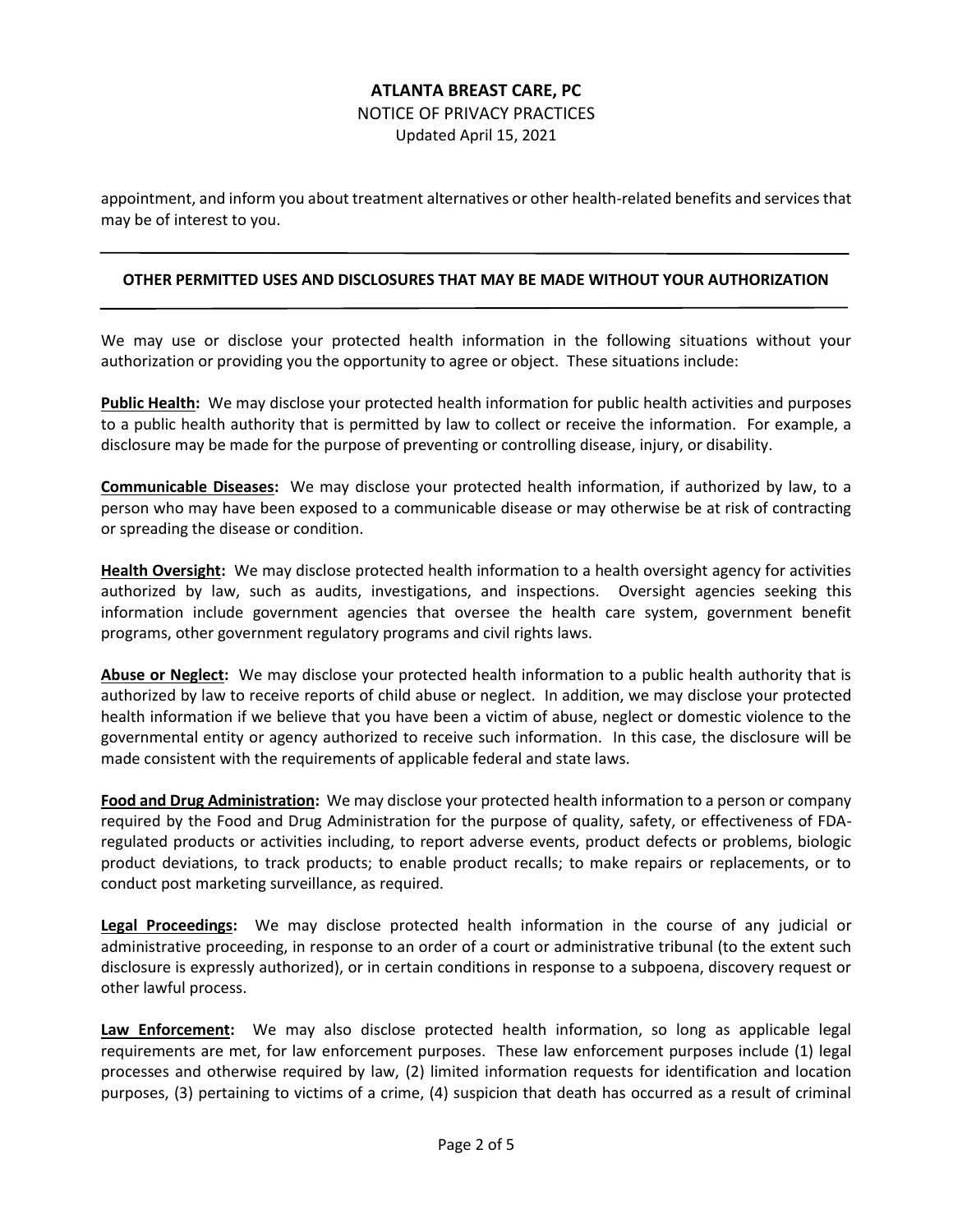NOTICE OF PRIVACY PRACTICES Updated April 15, 2021

conduct, (5) in the event that a crime occurs on the premises of our practice, and (6) medical emergency (not on our practice's premises) and it is likely that a crime has occurred.

**Coroners, Funeral Directors, and Organ Donation:** We may disclose protected health information to a coroner or medical examiner for identification purposes, determining cause of death or for the coroner or medical examiner to perform other duties authorized by law. We may also disclose protected health information to a funeral director, as authorized by law, in order to permit the funeral director to carry out their duties. We may disclose such information in reasonable anticipation of death. Protected health information may be used and disclosed for cadaveric organ, eye or tissue donation purposes.

**Research:** We may disclose your protected health information to researchers when their research has been approved by an institutional review board that has reviewed the research proposal and established protocols to ensure the privacy of your protected health information.

**Criminal Activity:** Consistent with applicable federal and state laws, we may disclose your protected health information, if we believe that the use or disclosure is necessary to prevent or lessen a serious and imminent threat to the health or safety of a person or the public. We may also disclose protected health information if it is necessary for law enforcement authorities to identify or apprehend an individual.

**Military Activity and National Security:** When the appropriate conditions apply, we may use or disclose protected health information of individuals who are Armed Forces personnel (1) for activities deemed necessary by appropriate military command authorities (2) for the purpose of a determination by the Department of Veterans Affairs of your eligibility for benefits, or (3) to foreign military authority if you are a member of that foreign military services. We may also disclose your protected health information to authorized federal officials for conducting national security and intelligence activities, including for the provision of protective services to the President or others legally authorized.

**Workers' Compensation:** We may disclose your protected health information as authorized to comply with workers' compensation laws and other similar legally established programs.

**Inmates:** We may use or disclose your protected health information if you are an inmate of a correctional facility and your physician created or received your protected health information in the course of providing care to you.

Under the law, we must disclose your protected health information when required by the Secretary of the Department of Health and Human Services to investigate or determine our compliance with the requirements under Section 164.500.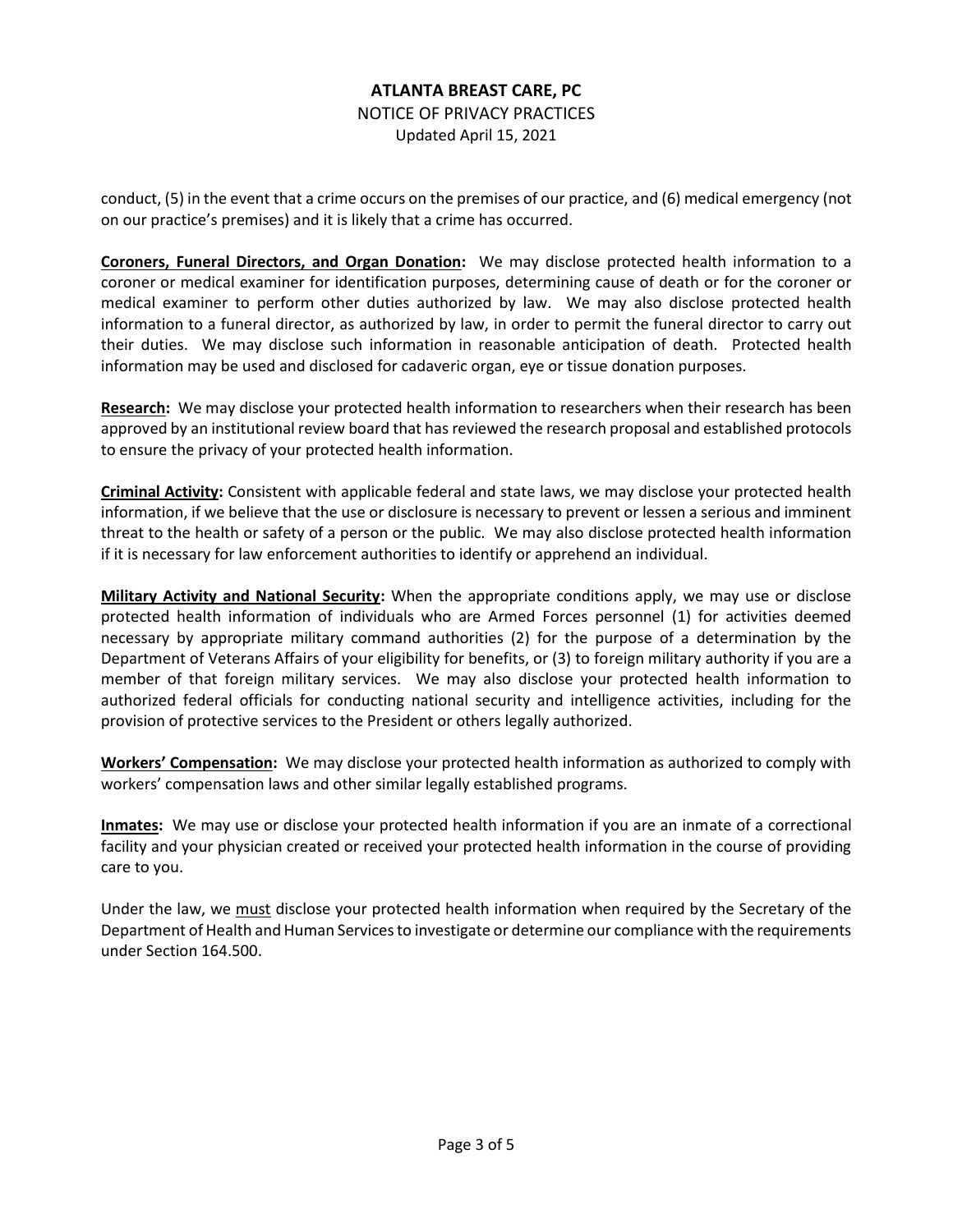NOTICE OF PRIVACY PRACTICES

Updated April 15, 2021

# **USES AND DISCLOSURES OF PROTECTED HEALTH INFORMATION THAT REQUIRE YOUR PRIOR WRITTEN AUTHORIZATION**

Other uses and disclosures of your Protected Health Information will be made only with your written authorization, unless otherwise permitted or required by law as described below. You may revoke this authorization in writing at any time. If you revoke your authorization, we will no longer use or disclose your protected health information for the reasons covered by your written authorization. Please understand that we are unable to take back any disclosures already made with your authorization.

Your prior written authorization is required for:

- Most uses and disclosures of psychotherapy notes;
- Uses and disclosures of protected health information for marketing purposes; and
- Disclosures of protected health information that constitute a "sale" of that information.

We will not use or disclose any of your protected health information that contains genetic information that will be used for underwriting purposes.

You may revoke the authorization, at any time, in writing, except to the extent that your physician or the physician's practice has taken an action in reliance on the use or disclosure indicated in the authorization.

#### **Your Rights**

The following are statements of your rights with respect to your protected health information:

• **You have the right to inspect and copy your protected health information (fees may apply)**.

Pursuant to your written request, you have the right to inspect or copy your protected health information whether in paper or electronic format. Under federal law, however, you may not inspect or copy the following records: psychotherapy notes, information compiled in reasonable anticipation of, or used in, a civil, criminal, or administrative action or proceeding, protected health information restricted by law, information that is related to medical research in which you have agreed to participate, information whose disclosure may result in harm or injury to you or to another person, or information that was obtained under a promise of confidentiality.

#### • **You have the right to request a restriction of your protected health information**.

You may ask us not to use or disclose any part of your protected health information for the purposes of treatment, payment or healthcare operations. You may also request that any part of your protected health information not be disclosed to family members or friends who may be involved in your care or for notification purposes as described in this Notice of Privacy Practices. Your request must state the specific restriction requested and to whom you want the restriction to apply. Your physician is not required to agree to your requested restriction except if you request that the physician not disclose protected health information to your health plan with respect to healthcare for which you have paid in